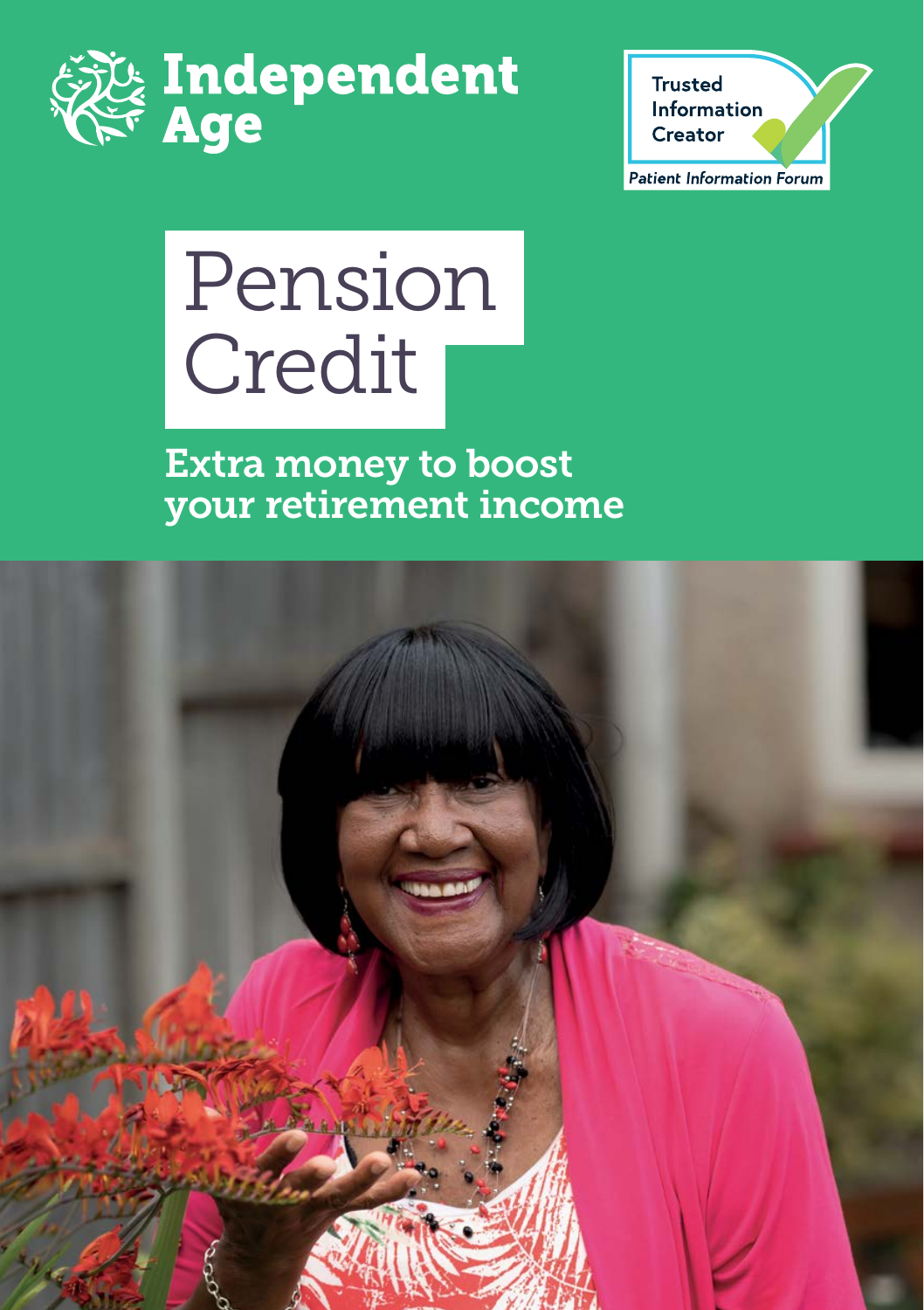#### Thank you

We would like to thank those who shared their experiences as this guide was being developed, and those who reviewed it for us.

#### What do you think?

We welcome your feedback on our publications. We use your comments to plan future changes.

If you'd like to help us develop our information products, you can join our Readers' Panel. To find out more, call 020 7050 6560 or visit [independentage.org/](https://www.independentage.org/information/join-our-readers-panel) readers-panel.

#### Our publications

In this guide you'll find references to our other free publications. To order them, call 0800 319 6789 or visit [independentage.org/publications](http://independentage.org/publications).

If you would like this information in a different format (such as large print or audio CD), call us on 0800 319 6789 or email [operations@independentage.org](mailto:operations@independentage.org).

While we make every reasonable effort to ensure that our information is accurate at the time of publication, we do not accept any liability arising from its use. Our information should not be used as a substitute for professional advice. The inclusion of other organisations does not constitute an endorsement from us.

The sources used to create this publication are available on request.

© Independent Age 2022

Author: Independent Age Production: Ellice Thatcher Design: Maria Brosnan Photography: Lee Townsend cover; Leanne Benson pp3, 9; Katie Michell, p12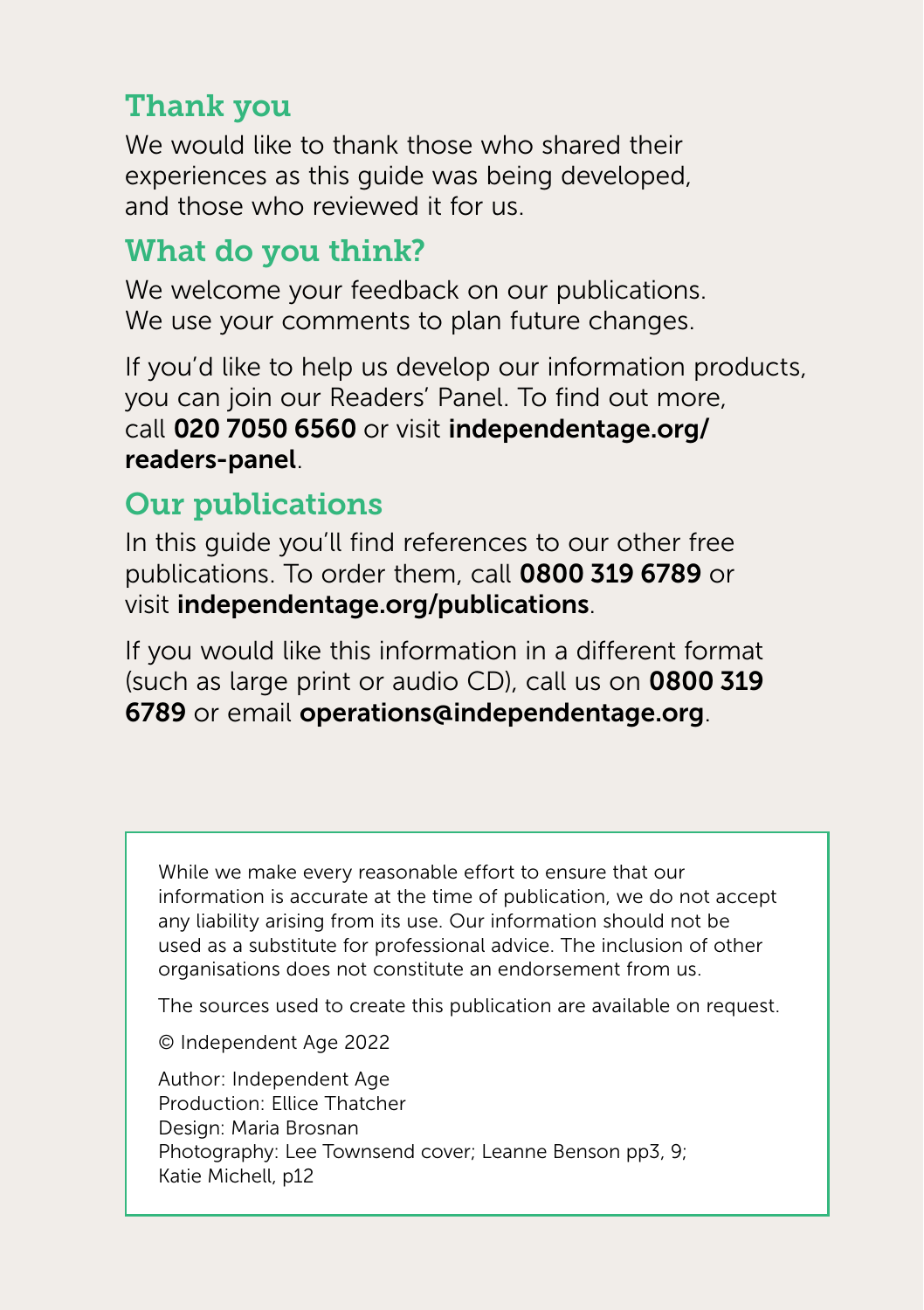# **Contents**

| 1. What is Pension Credit?<br>2. Who can get it?<br>3. How much could I get? |  |                    |    |
|------------------------------------------------------------------------------|--|--------------------|----|
|                                                                              |  | 4. How do I claim? | 11 |
|                                                                              |  | 5. Anisah's story  |    |

The information in this guide is relevant from 6 April 2022 to 5 April 2023.

#### Date of publication: April 2022 Next review date: April 2023

We spoke to older people about their experiences. Their quotes appear throughout. We have changed the names of some of the interviewees who wished to be anonymous. Some of the images seen throughout this guide are posed by friends of Independent Age.

The PIF TICK is the UK-wide Quality Mark for Health Information.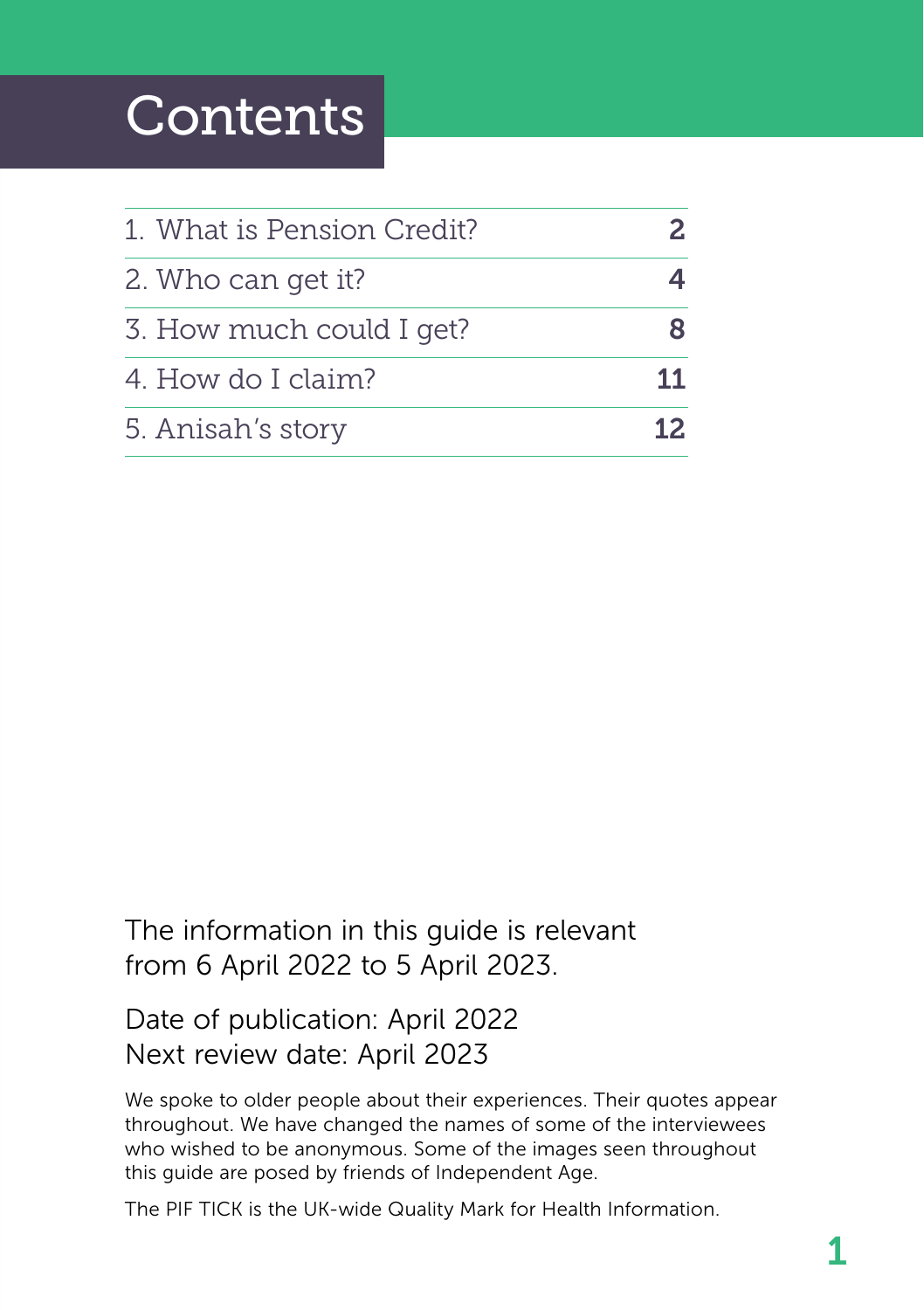# <span id="page-3-0"></span>1. What is Pension Credit?

## Pension credit is a benefit which 2.5 million older people are entitled to.

Pension Credit is extra money from the government to top up your pension income. It also acts as a passport to other entitlements, such as:

- help with housing costs and Council Tax
- help with NHS costs, including free dental treatment and check-ups, and travel costs for NHS treatment
- free sight tests and vouchers towards glasses or contact lenses
- cold weather payments.

When you're 75 or over, you can also apply for a free TV licence if you're getting Pension Credit.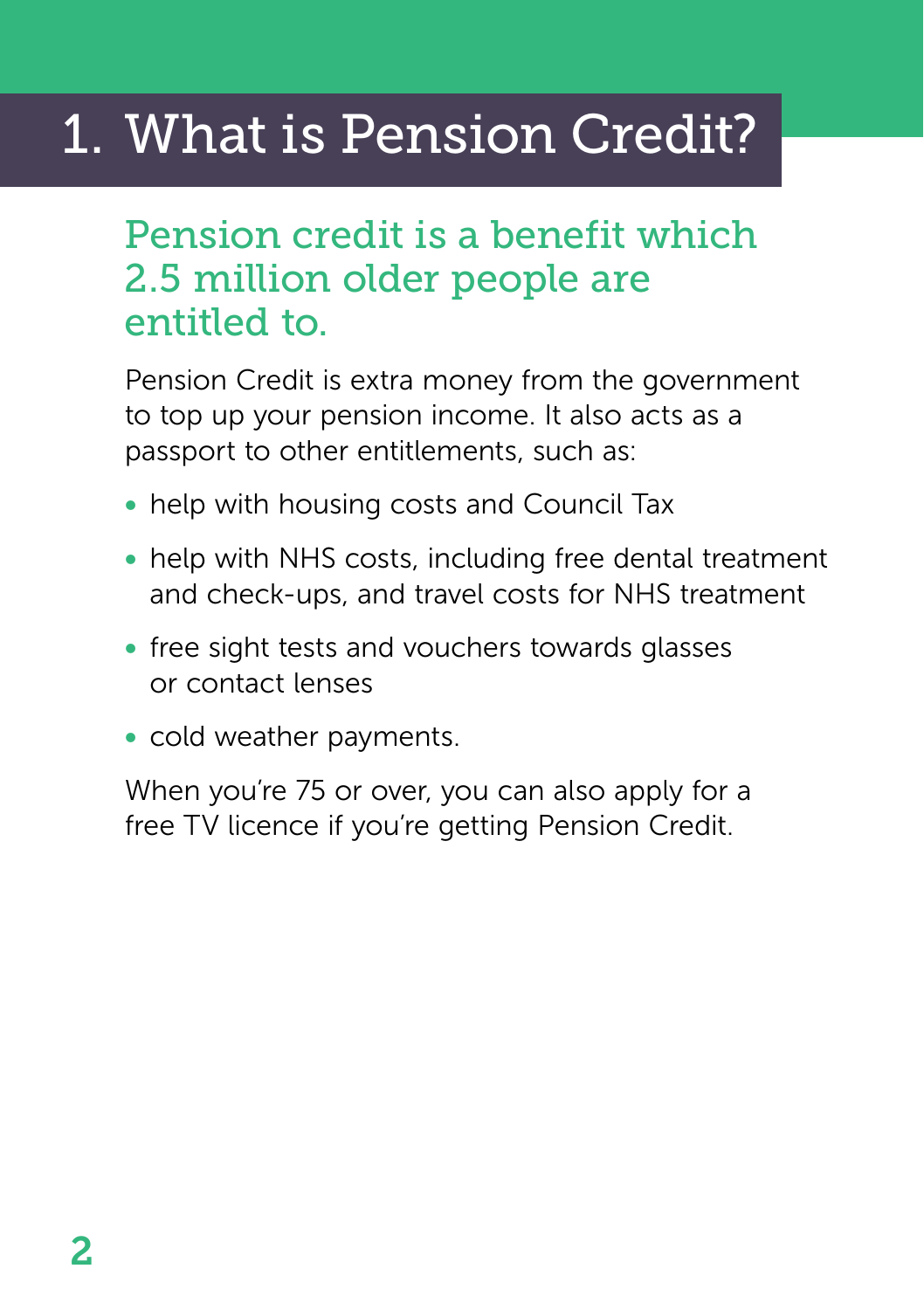

Making a claim is simple. All it takes is a free online application or phone call. Visit [gov.uk/pension-credit/how-to-claim](http://gov.uk/pension-credit/how-to-claim) or call 0800 99 1234.

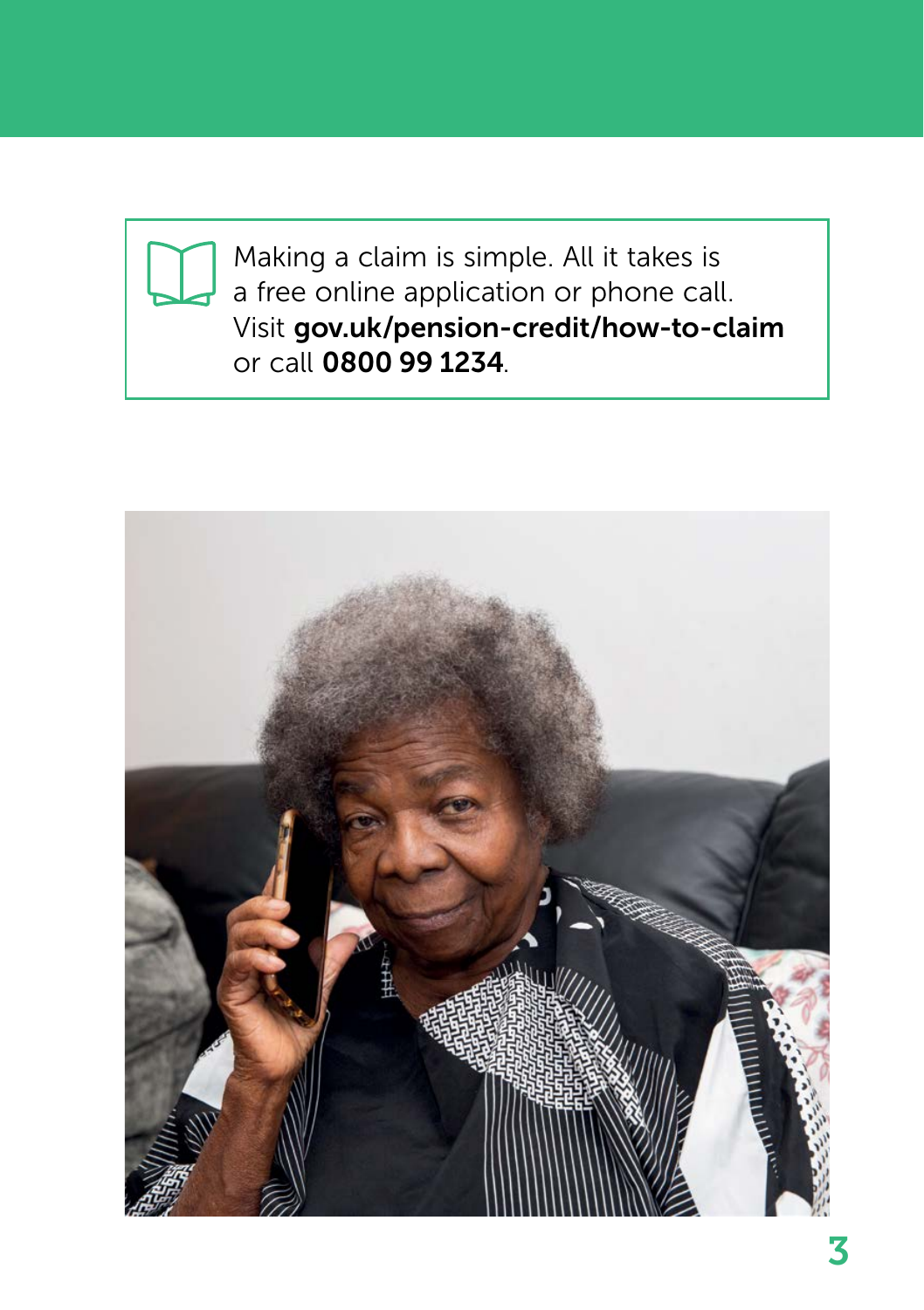# <span id="page-5-0"></span>2. Who can get it?

There are two types of Pension Credit: Guarantee Credit and Savings Credit. This guide looks at Guarantee Credit and how it affects your income.

You can get Pension Credit if you're over State Pension age and your income is less than £182.60 a week (for a single person) or less than £278.70 a week (for a couple).

These are the 2022/23 standard amounts that the government has set. However, you may still qualify if you have a higher income than that and you're a carer, disabled, or have certain housing costs. See [chapter 3](#page-9-0) for more details.



#### Good to know

You can only claim Savings Credit if you reached State Pension age before 6 April 2016, so this guide just covers Guarantee Credit. Call us on 0800 319 6789 for more information on Savings Pension Credit.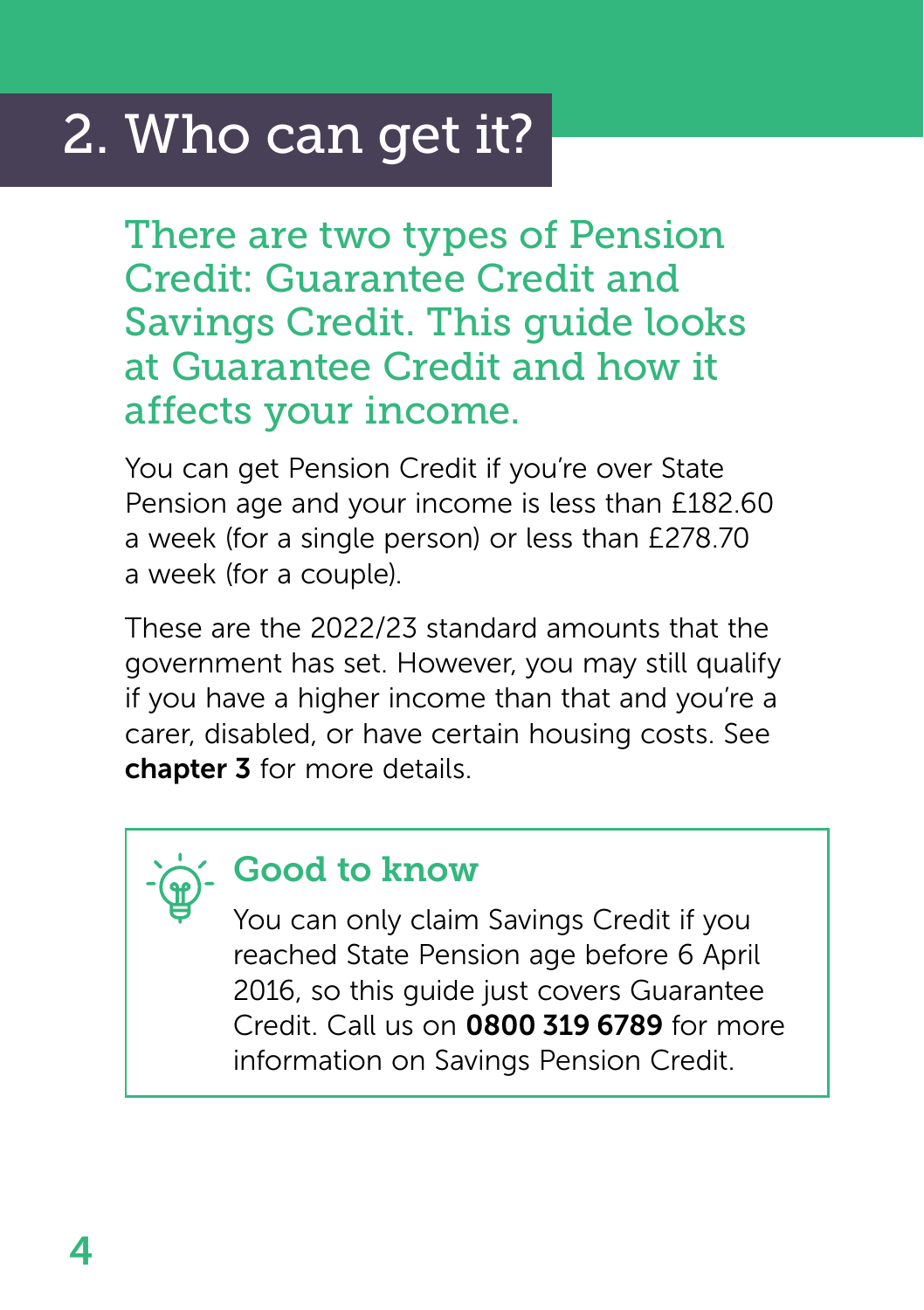### What's my State Pension age?

State Pension age is gradually increasing. You can check your State Pension age at [gov.uk/state-pension-age](http://gov.uk/state-pension-age) or by calling the Future Pension Centre on 0800 731 0175.

#### I am over State Pension age but my partner isn't

If you're in a couple and only one of you is over State Pension age, you may need to claim Universal Credit instead of Pension Credit. If you think this might affect you, call Citizens Advice on these numbers:

- Citizens Advice England 0800 144 8848
- $\bullet$  Citizens Advice Scotland  $-$  0131 550 1000
- Citizens Advice Wales 0800 702 2020.

You can also call the Pension Service on 0800 731 7898 for advice before you make a claim.

#### What about my other benefits?

Receiving Pension Credit does not affect any other benefits you get – you can continue to receive them as before.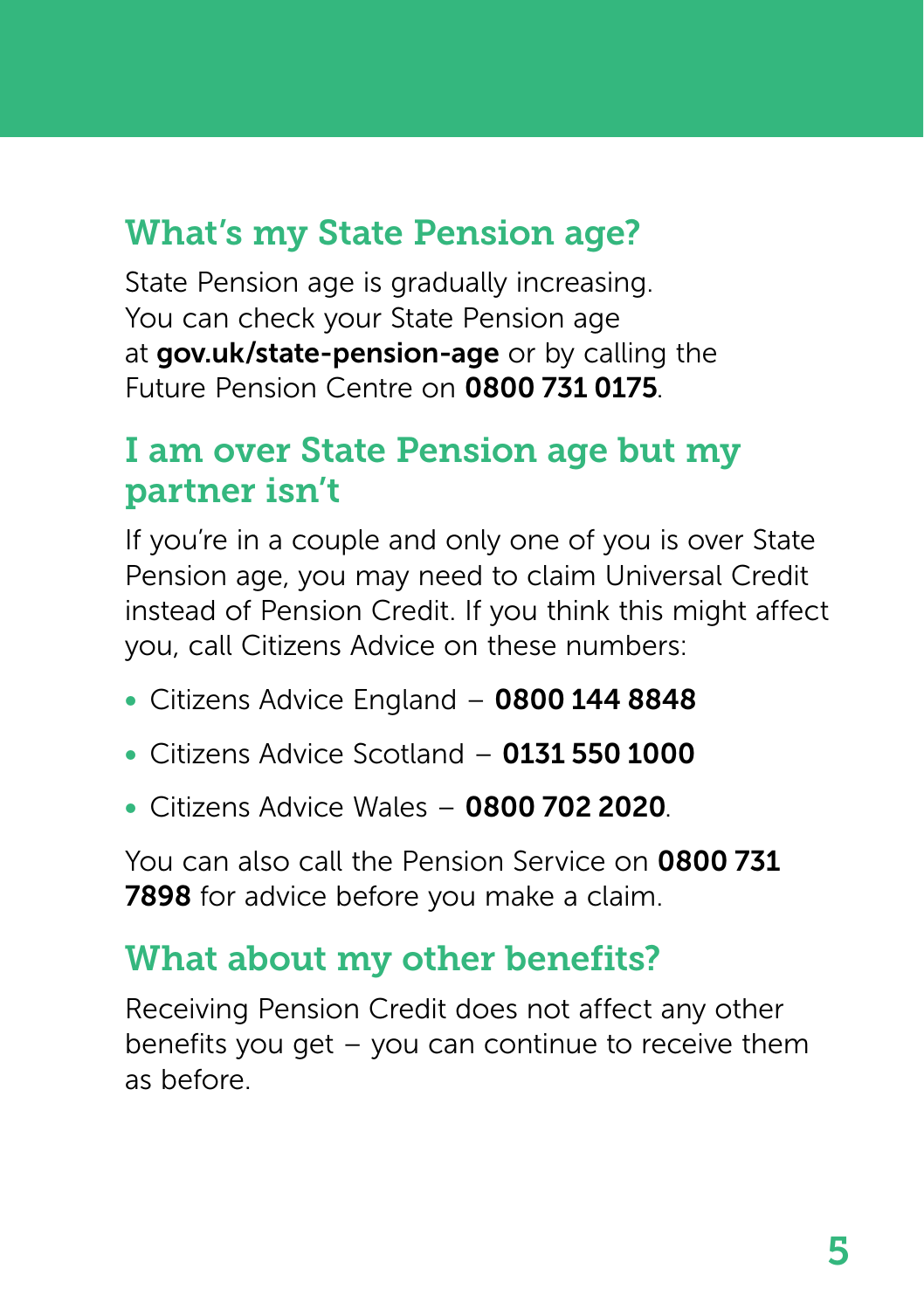#### What about my savings?

You can still get Pension Credit if you have savings, although savings or investments over £10,000 will reduce the amount you can get. For every £500 (or part of £500) you have over £10,000, it's assumed you have an extra £1 of weekly income.

Whether your savings are low or high, it could still be worth applying for Pension Credit.

Here are a couple of real-life examples of people who benefited from receiving Pension Credit in different ways.

#### If your savings are low…

Sangita is 72, lives in her own home, and is still paying off her mortgage. She has an income of £146.25 a week from her State Pension and her private pensions. She also gets Attendance Allowance and she has £500 in savings.

After having a welfare benefits check, Sangita found that she could get £105.75 a week in Pension Credit, and that as a result of receiving this, she would no longer have to pay her £1,200 Council Tax bill. She was also advised that she could get a loan of £3.51 a week to help towards the interest on her mortgage.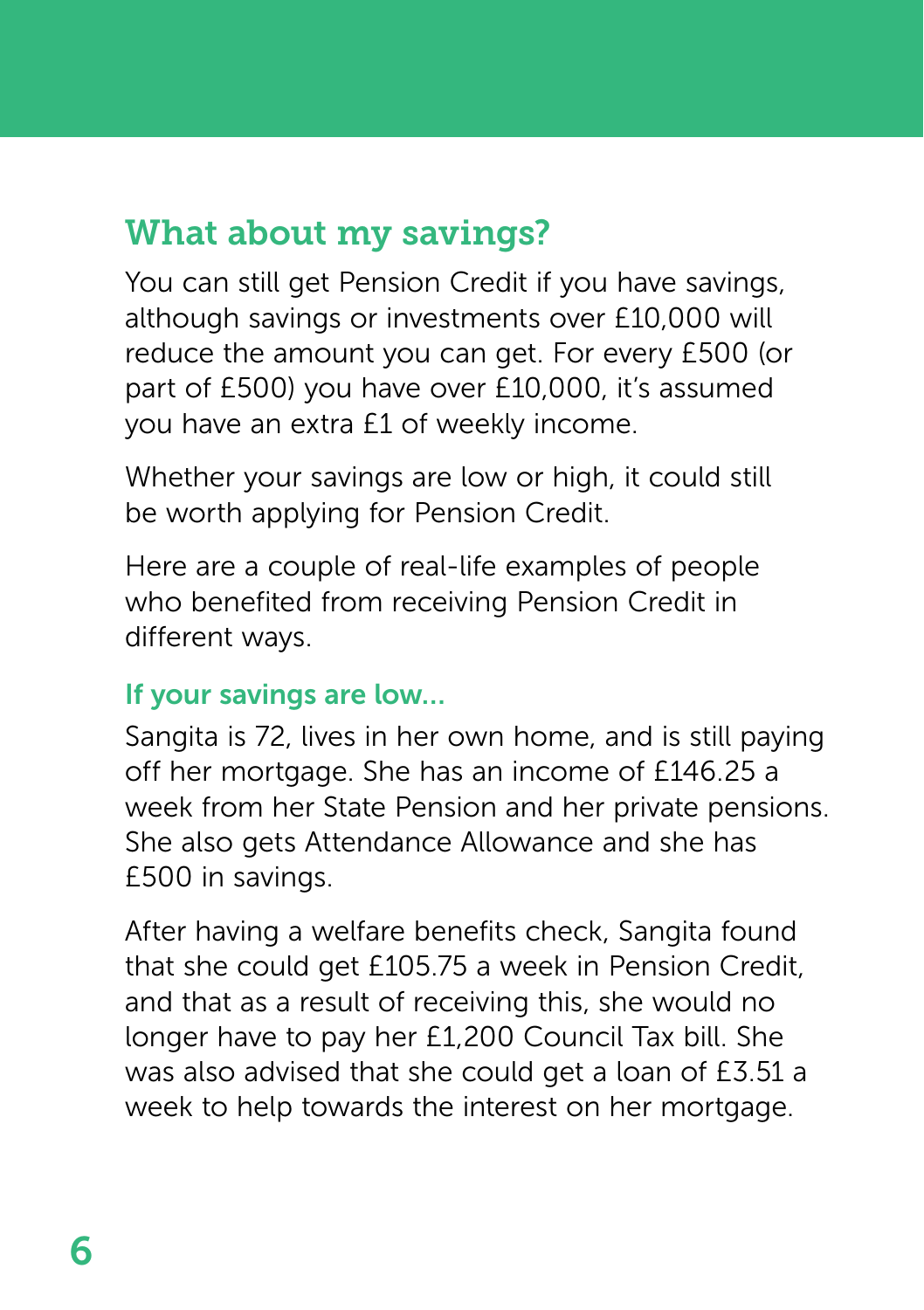#### If your savings are high…

Leo, who is 76, has savings of £20,000, and an income of £156.60 a week from his State Pension and other private pensions.

Because of his savings, Leo is only entitled to £6.00 a week in Pension Credit, but as a result of getting this benefit, he now gets a large reduction in his Council Tax bill, which had previously been over £1,300. He can now also get a free TV licence, as well as all the help with NHS costs that comes with getting Pension Credit.

> Our factsheet [Pension Credit](https://www.independentage.org/get-advice/pension-credit) has more examples about how Pension Credit is worked out.

Pension credit has made a big difference to myself and my husband. We have enough to live on without too much scrimping.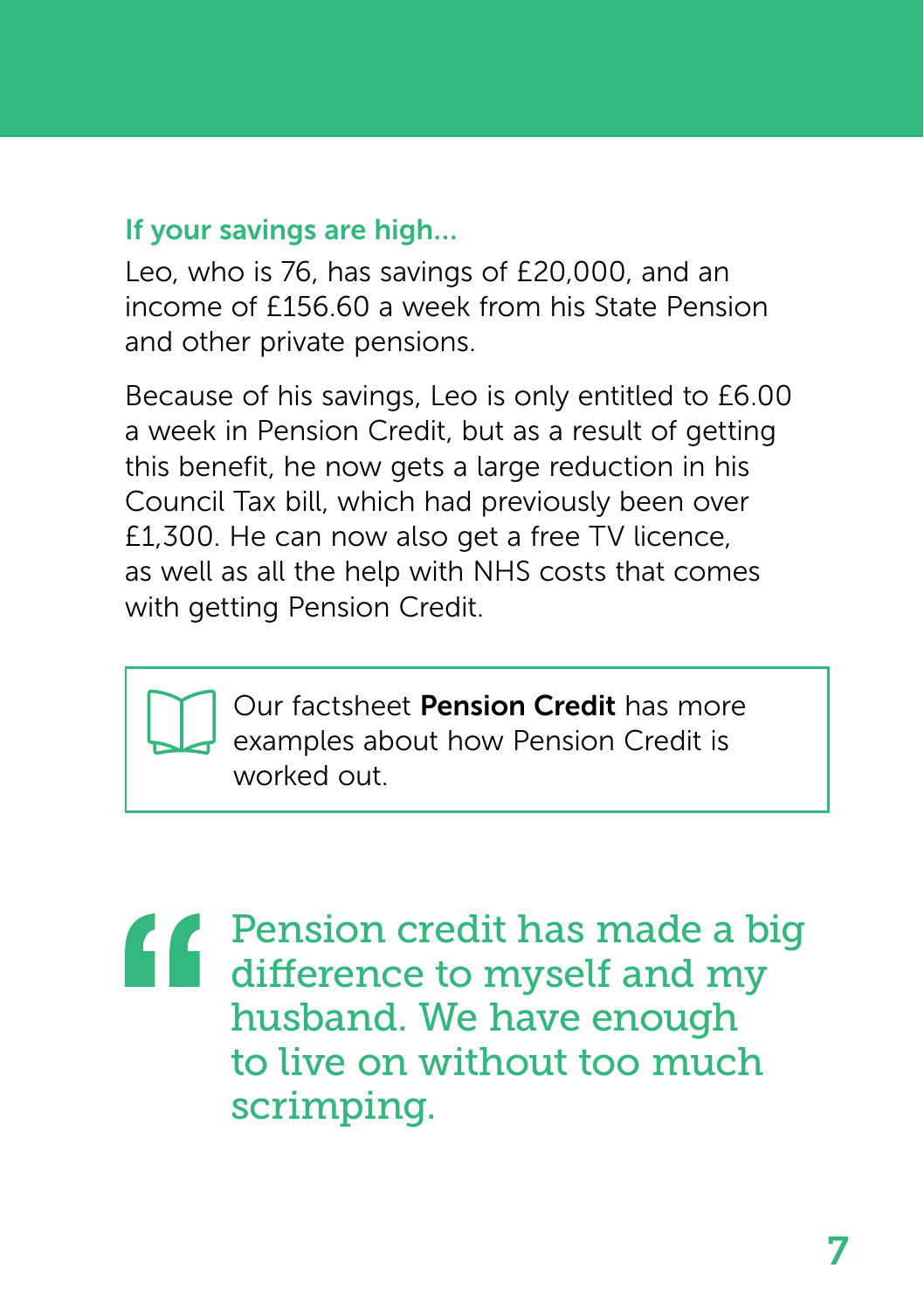# <span id="page-9-0"></span>3. How much could I get?

The amount of Pension Credit you get will depend on your circumstances, but it's always worth applying.

It's worked out by taking your income away from the minimum amount the government says you need to live on.

The minimum amount isn't the same for everyone. You might be entitled to a higher rate than the standard weekly rates of £182.60 a week for a single person and £278.70 a week for a couple. For example:

### Carer's Addition

If you're entitled to Carer's Allowance, you can get a Carer's Addition of £38.85 a week added to the minimum level of income you're entitled to.

> For more information on Carer's Allowance, read our quide [Carer's Allowance](https://www.independentage.org/get-advice/carers-allowance) or call our Helpline on 0800 319 6789.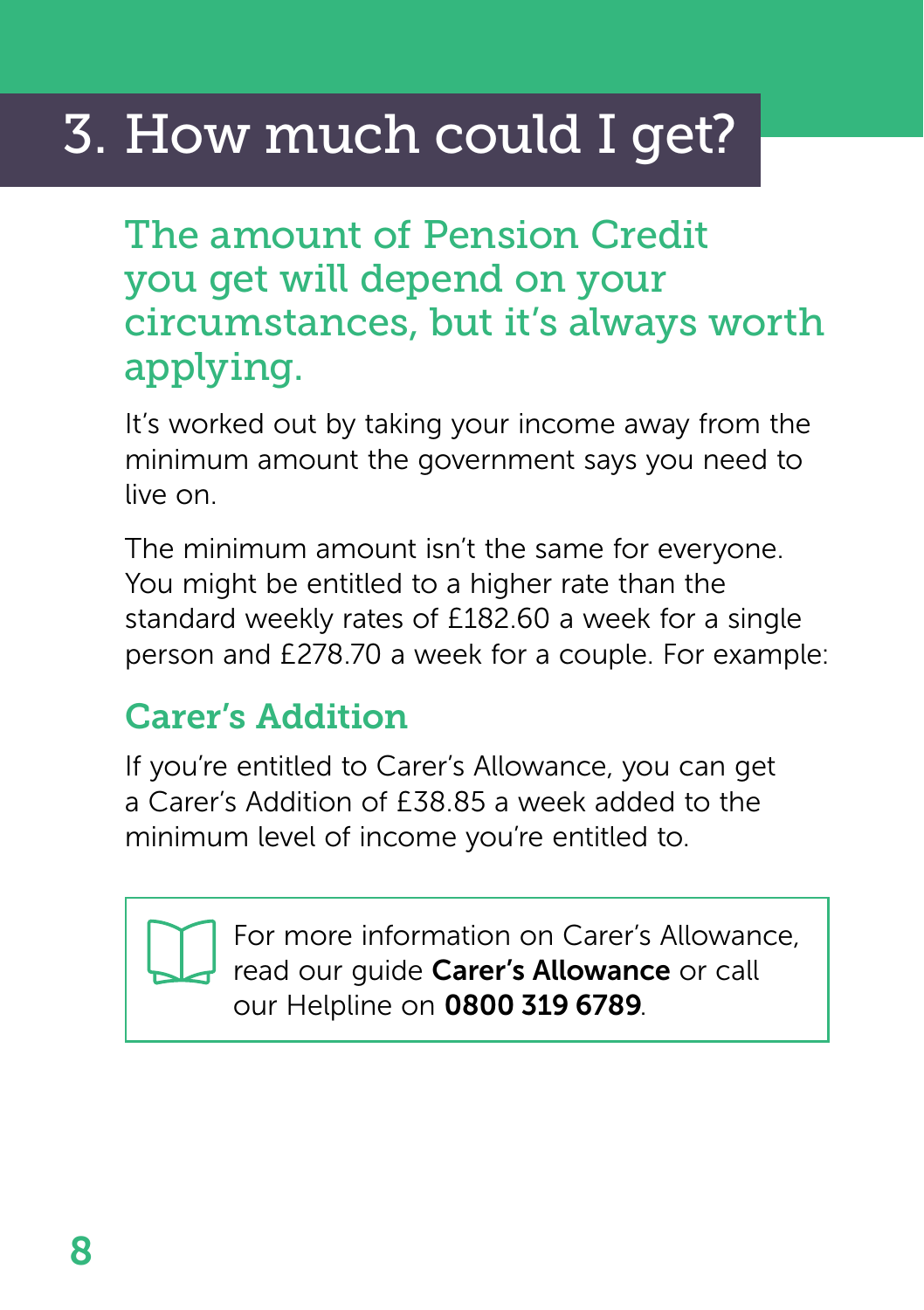### Severe Disability Addition

You may be able to get a Severe Disability Addition of £69.40 a week if you're claiming one of these disability benefits:

- Attendance Allowance (or Constant Attendance Allowance)
- the middle or high rate care components of Disability Living Allowance
- the daily living component of Personal Independence Payment
- Armed Forces Independence Payment.

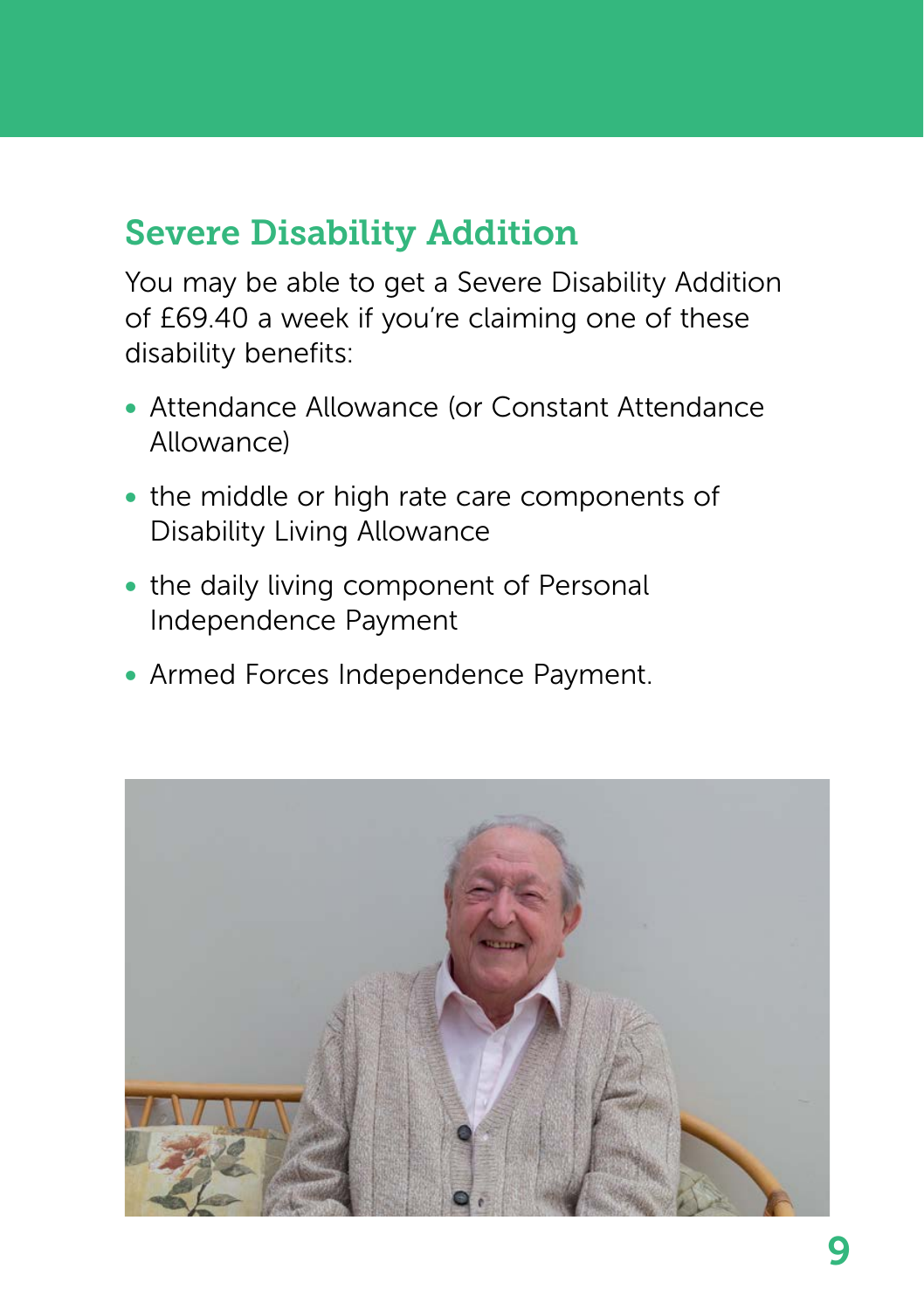You won't qualify if someone is being paid Carer's Allowance for looking after you, but you can get the Severe Disability Addition if the person caring for you has an underlying entitlement to Carer's Allowance.

You'll only qualify if you live alone or with someone who isn't counted for these calculations – for example, if they're severely sight-impaired (blind) or claiming certain disability benefits. These rules are complex, so call our Helpline on 0800 319 6789 for more information.



### To do

To see how much you could be entitled to, try our online benefits calculator at [independentage.org/benefit-calculator](http://independentage.org/benefit-calculator) or call our Helpline on 0800 319 6789 to arrange a free benefits check.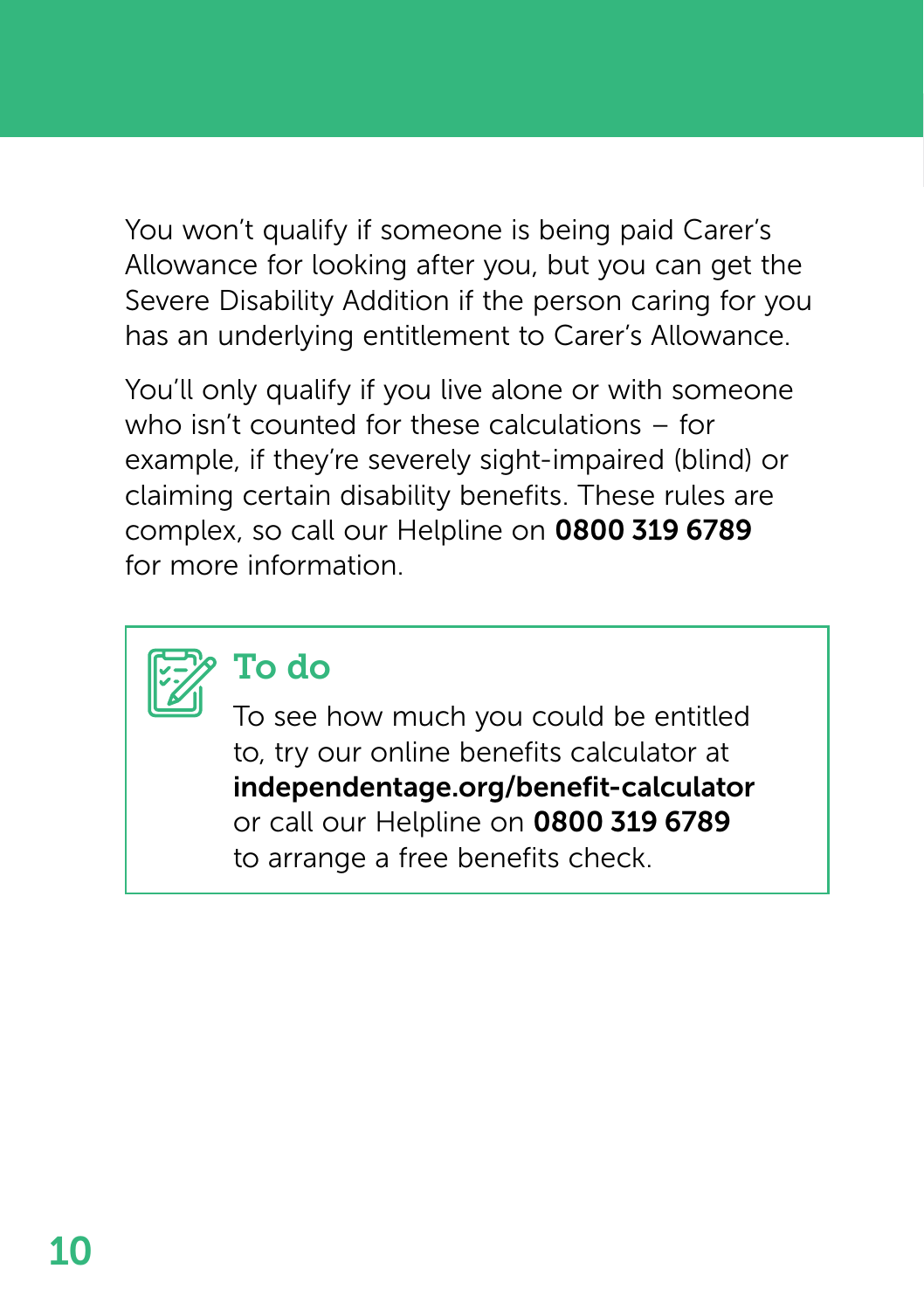# <span id="page-12-0"></span>4. How do I claim?

# There are a few different ways you can claim Pension Credit.

The quickest ways to apply are online at [gov.uk/pension-credit/how-to-claim](http://gov.uk/pension-credit/how-to-claim) or by calling the Pension Credit claim line on 0800 99 1234. You can also contact a local voluntary organisation (such as Citizens Advice) or ask someone to call the Pension Service to request a paper form for you.

Before you claim, make sure you have a note of:

- your income, savings and investments
- your National Insurance number
- your bank details
- your housing costs, such as mortgage interest, service charges or ground rent
- the same details for your partner, if you have one.

You can apply for Pension Credit up to four months before you reach State Pension age. You can apply after you reach this age too. But your claim can only be backdated by three months, provided you qualified for Pension Credit at that time.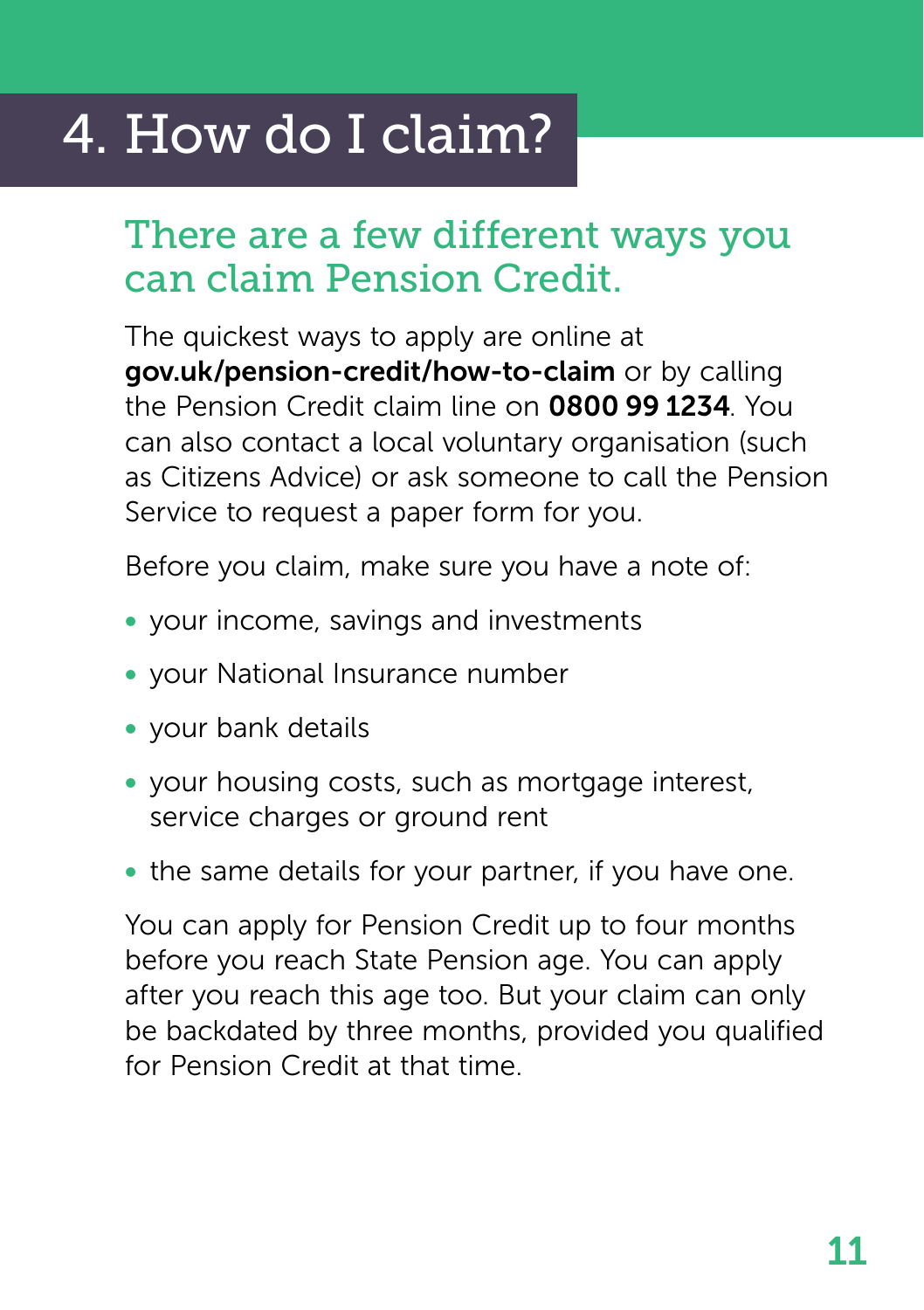

I retired from my career as a nurse when I was 56 – I had major problems with my back after lifting a patient at work and had to wear a steel corset for years. I have many other health issues too, some caused by the malnutrition I suffered during the war.

For some reason, I was given a low pension. In those days, I often had to choose between eating or turning on the heating. I just didn't have enough money.

Social services told me about Pension Credit. I've been receiving it for ten years now, and that's when I started to live again.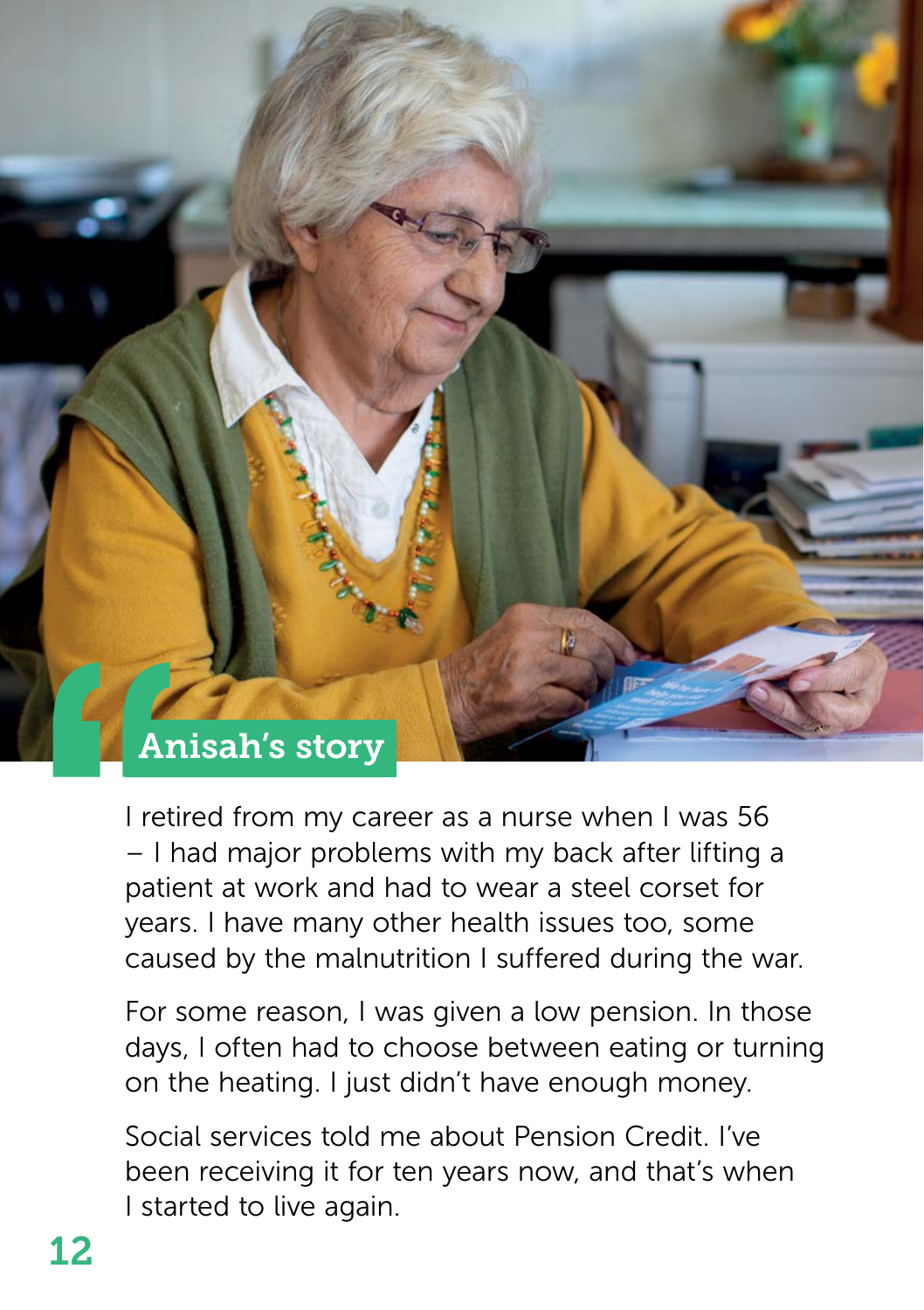I've been able to eat healthier food and keep myself warm. Pension Credit has also changed my life because of the other benefits I've been able to access, such as the free eye care and dental treatment.

If you're not coping with the amount of money you have, asking for Pension Credit is not asking for charity: it's asking for what's rightfully yours.

Social services told me about Pension Credit. I've been receiving it for ten years now, and that's when I started to live again.